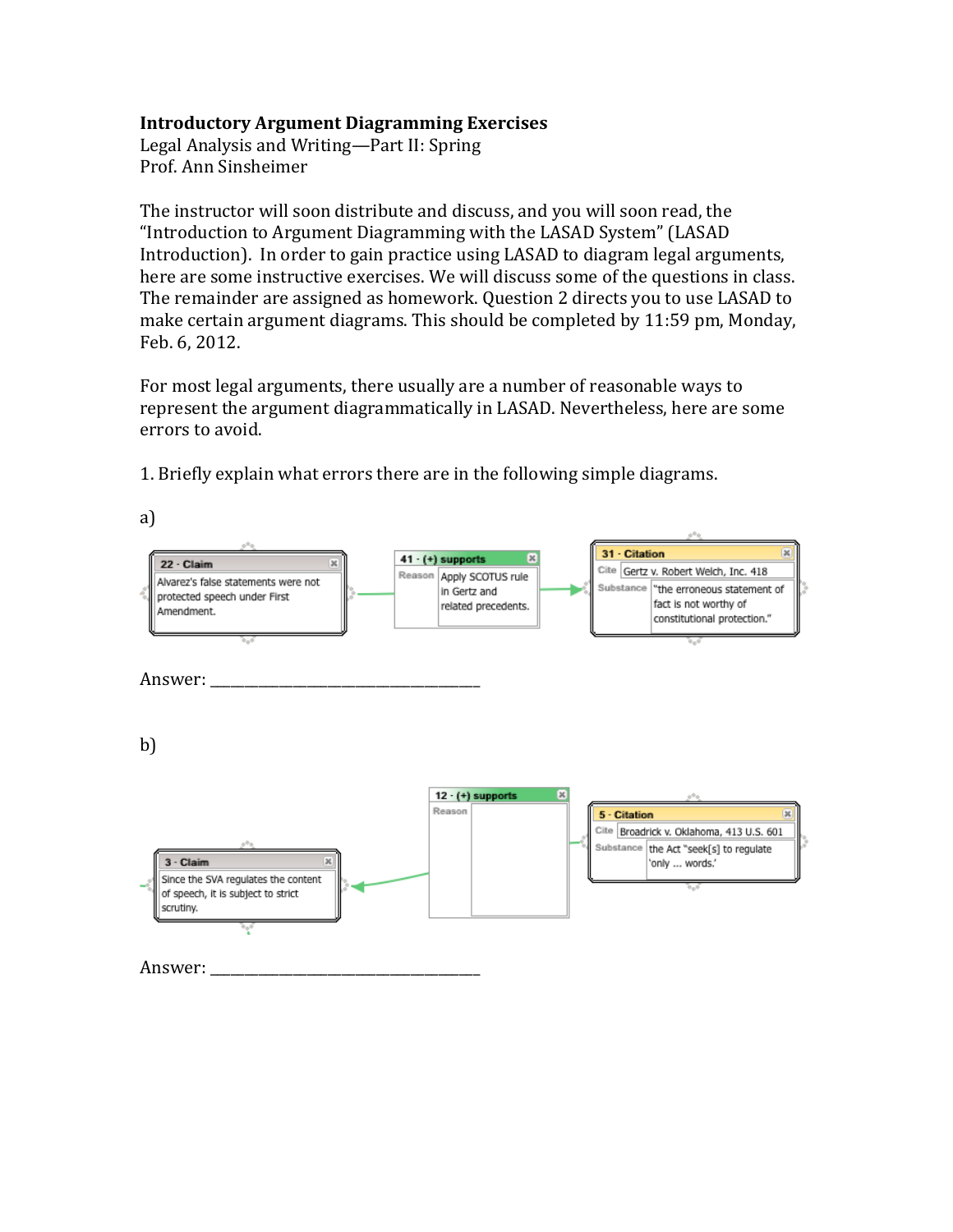

d) Consider the following argument diagram:



Assume that the above branch is meant to represent a counterargument to the majority's claim in *Alvarez* that the SVA is not narrowly crafted to target a type of false factual speech traditionally unprotected by the First Amendment. Does the Opposes arc, number 43 make sense? Explain briefly.

Answer: